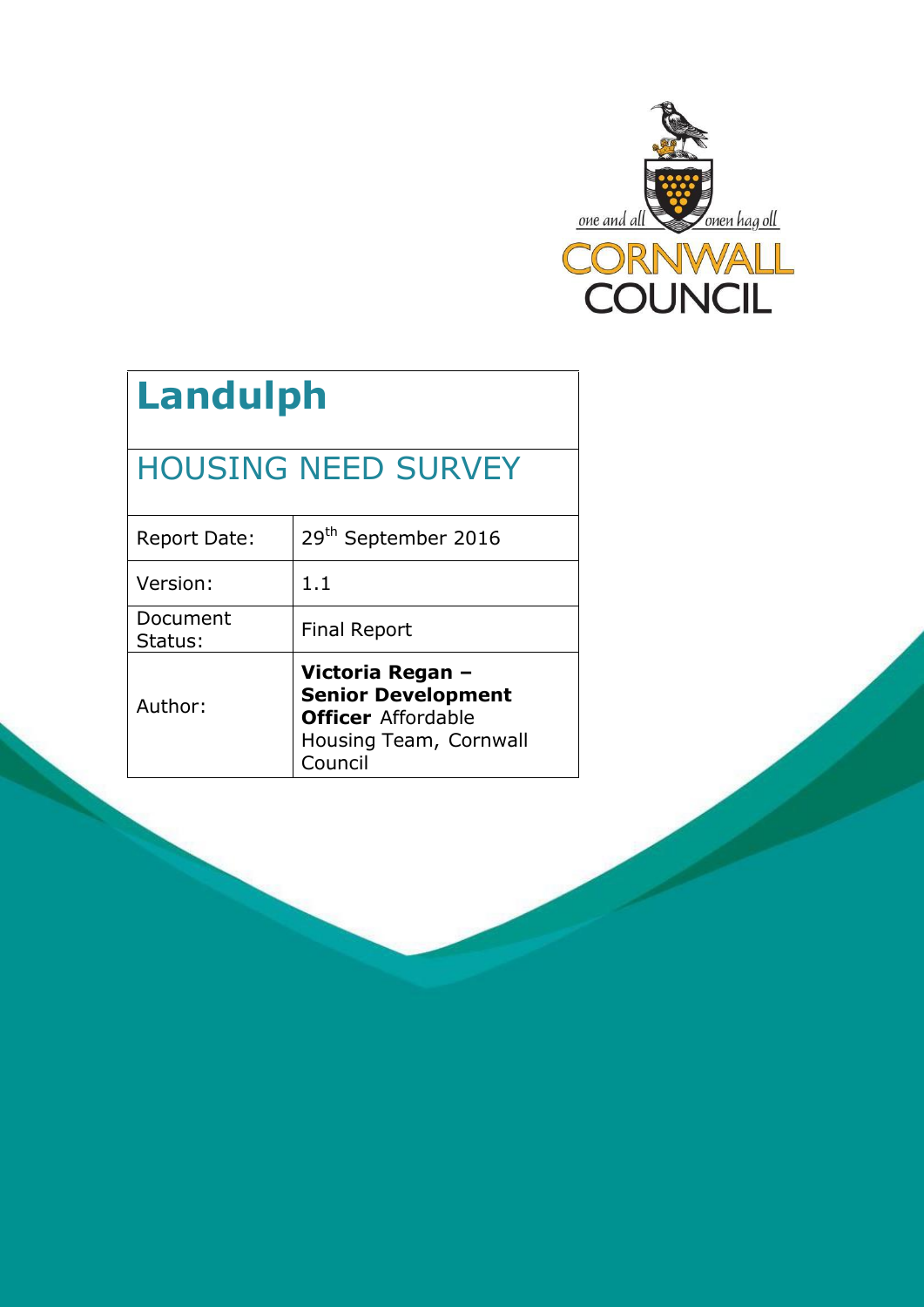## **1. Introduction**

## **1.1. Summary**

**1.1.1.** Cornwall Council generally determines local housing need at parish level through statistics generated by the Cornwall HomeChoice register. This is a comprehensive database, operated by the Council, of all those households that are seeking an affordable rented home in Cornwall.

**1.1.2.** In some circumstances (particularly in rural areas), it can be useful for the Affordable Housing Team to supplement its existing HomeChoice data with additional information from a localised Housing Need Survey. Housing Need Surveys provide a wealth of additional information from households within a specific area, on important issues such as the level of support for a proposed development. They can also provide further detail on the types of homes required by local people (both market and affordable), and are particularly useful in highlighting additional 'hidden' housing need that hasn't been identified through the HomeChoice database.

**1.1.3.** Housing Need Surveys are therefore a useful 'snapshot' of the local need situation at a given point in time, and can complement the existing housing need information held by the Council. They are generally undertaken by the Affordable Housing Team, for the benefit of the Local Planning Authority. However, they can also be a useful tool for parish councils and Neighbourhood Plan groups in assessing their housing needs and priorities.

**1.1.4.** However, a Housing Need Survey's accuracy and relevance will reduce substantially over time as, unlike the HomeChoice and Help to Buy South West Registers, they are not updated when households' circumstances change. Consequently, the Affordable Housing Team considers them useful in specific circumstances where additional information is required on the type and scale of housing required in an area. However, this is in circumstances where they complement the existing housing need data, or provide additional qualitative information; they should not replace information from HomeChoice and parish councils should always request up to date housing need information from the Affordable Housing Team, rather than rely on an historic Housing Need Survey.

## **1.2. Survey purpose**

**1.2.1.** Landulph is currently preparing a Neighbourhood Development Plan, which will provide the evidence to set out local planning policies for Landulph Parish, including the settlements of Cargreen, Ladulph Cross. In preparing this plan it is very important to understand what housing is required to meet the local needs of the communities over the next 15 years.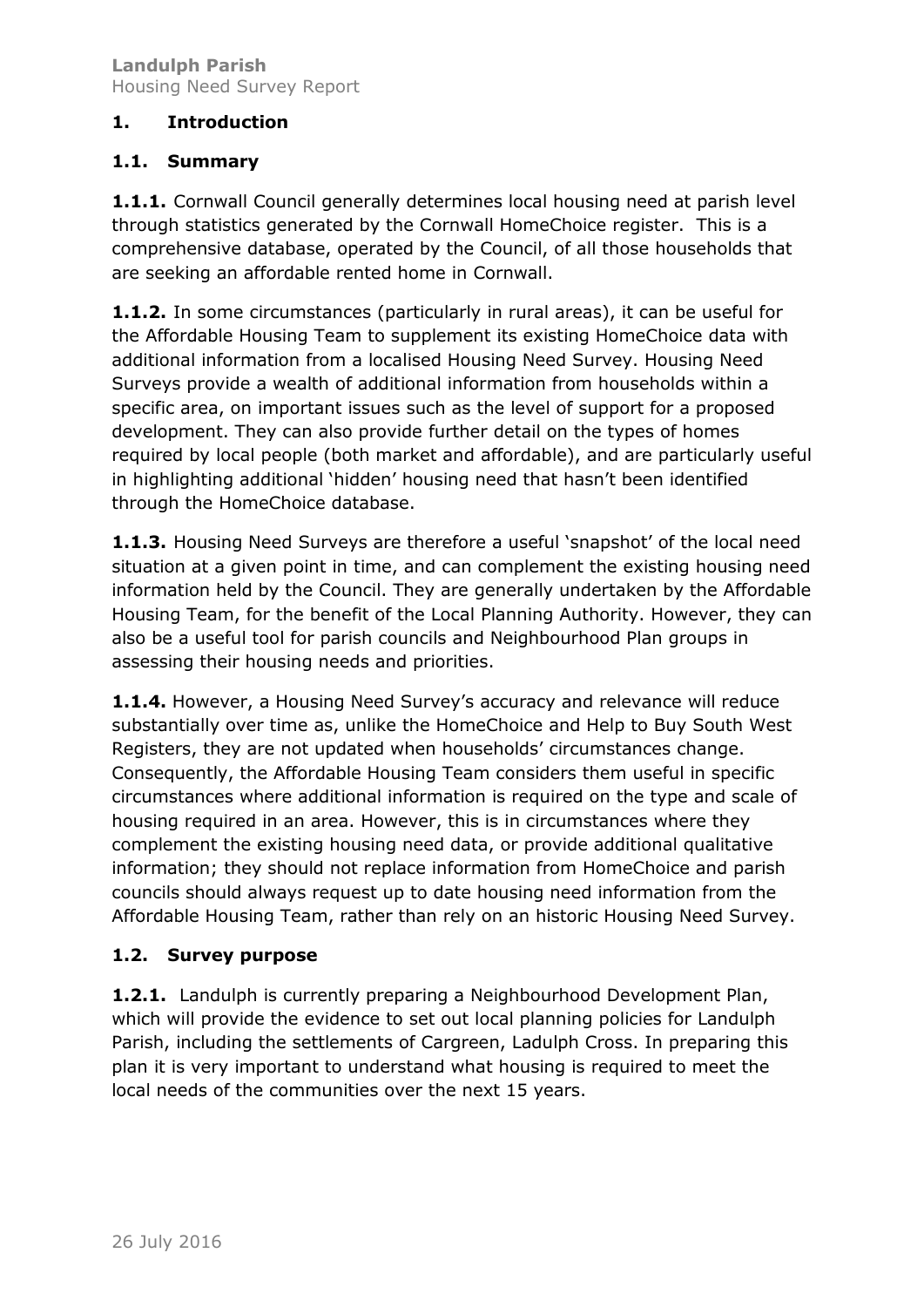## **2. Current Housing Need Information**

#### **2.1. Registered need on Cornwall HomeChoice**

**2.1.1.**Cornwall HomeChoice indicated that 6 households with a local connection to Landulph are principally seeking affordable rented housing. Of this, 1 stated a first choice preference for living in the Parish, though it should be noted that householder preference can change with time and circumstance including the availability of new affordable homes in an area.

**2.1.2.** A breakdown of the local housing need profile is provided in Figure 1 below, which has been separated by bedroom requirements and priority need banding:

| <b>Local</b><br><b>Connection</b> |                  | <b>Council Minimum Bedroom Need</b> |                |                |   |              |   |   |   |   |                |
|-----------------------------------|------------------|-------------------------------------|----------------|----------------|---|--------------|---|---|---|---|----------------|
| <b>Parish</b>                     | <b>Band</b>      |                                     | 1              | $\overline{2}$ | 3 | 4            | 5 | 6 | 7 | 8 | <b>Total</b>   |
| Landulph                          | Band A           |                                     |                |                |   |              |   |   |   |   |                |
| Landulph                          | Band B           |                                     | $\mathbf{1}$   |                |   |              |   |   |   |   | 1              |
| Landulph                          | Band C           |                                     |                |                |   | 1            |   |   |   |   | 1              |
| Landulph                          | Band D           |                                     |                |                |   |              |   |   |   |   |                |
| Landulph                          | Band E           |                                     | $\overline{2}$ | $\overline{2}$ |   |              |   |   |   |   | $\overline{4}$ |
| Landulph                          | Total of<br>Band |                                     | 3              | 2              |   | $\mathbf{1}$ |   |   |   |   | 6              |

#### **Figure 1 – Summary of HomeChoice register**

## **2.2. Households registered with Help to Buy South West**

**2.2.1.** The Help to Buy South West register identified 0 households that were seeking to buy an affordable home in the parish.

**2.2.2.** However, this only accounts for those households that indicated that they either live or work in the parish on their application form. Help to Buy South West do not routinely keep data on ex-residency or family connections as households seeking to buy an affordable home generally understand that they may need to move to other areas in order to secure a property (as fewer affordable sale homes are provided). As a result, the above figure is likely to underestimate the total local need for affordable sale homes if a comparable local connection definition were to be used in both circumstances.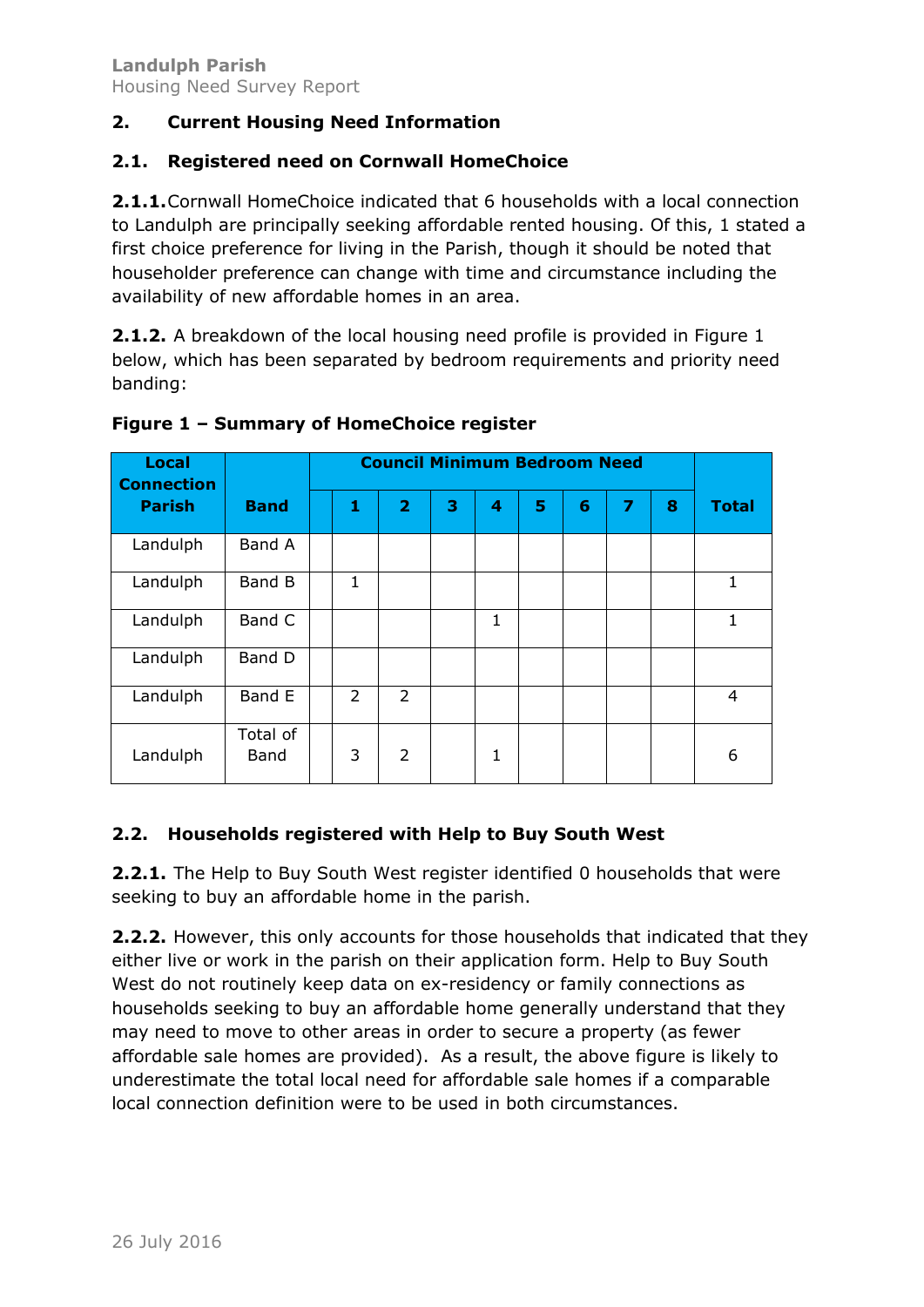## **3. Survey Methodology**

## **3.1. Location and geographic extent of survey**

**3.1.1**. Landulph Parish lies in the South East of Cornwall and, although rural in nature, it is located close to the town of Saltash and the city of Plymouth. Along with a number of smaller hamlets the parish has one principle village of Cargreen. Facilities within the Parish include Landulph Primary School, the Parish Church of St Leonards, the Landulph Methodist Church, a Yacht Club and Landulph Memorial Hall where a number of community activities take place.

There is a riverside playing field and a well-equipped playground for younger children, pubs, a restaurants, shops, industrial units and tourist facilities. Secondary schools and supermarkets are nearby in the larger neighbouring settlements.

## **3.2. Survey methodology**

**3.2.1.**The survey was undertaken by the Affordable Housing Team at Cornwall Council, in partnership with Landulph Neighbourhood Plan Group (NDP Group). It ran for 6 weeks from 19<sup>th</sup> July through to 30th August 2016. Households received a letter inviting them to complete the online questionnaire or return a paper copy of the survey to the NDP Group. The majority preferred to complete the online questionnaire.

## **3.3. Survey structure**

**3.3.1.** The survey format was in accordance with the Council's model questionnaire. Topics within the survey included:

- Whether the respondent was in need of affordable housing; Whether they were currently living in the Parish;
- The composition of a respondent's household;
- The type and tenure of their current home, as well as the length of time they had been living in the property;
- Whether their home included any special adaptations;
- Whether any members of the household have had to leave the parish;
- The type of connection the household had with the parish;
- How urgently the household needed to move, and why;
- Where the household would like to live, and the type of property required;
- Whether the respondent is already registered with either HomeChoice or Help to Buy South West;
- General equalities monitoring questions.

## **3.4. Report Format**

**3.4.1.**The remainder of this report will analyse the results of responses to the Housing Need Survey. For ease of reference, responses from those that were not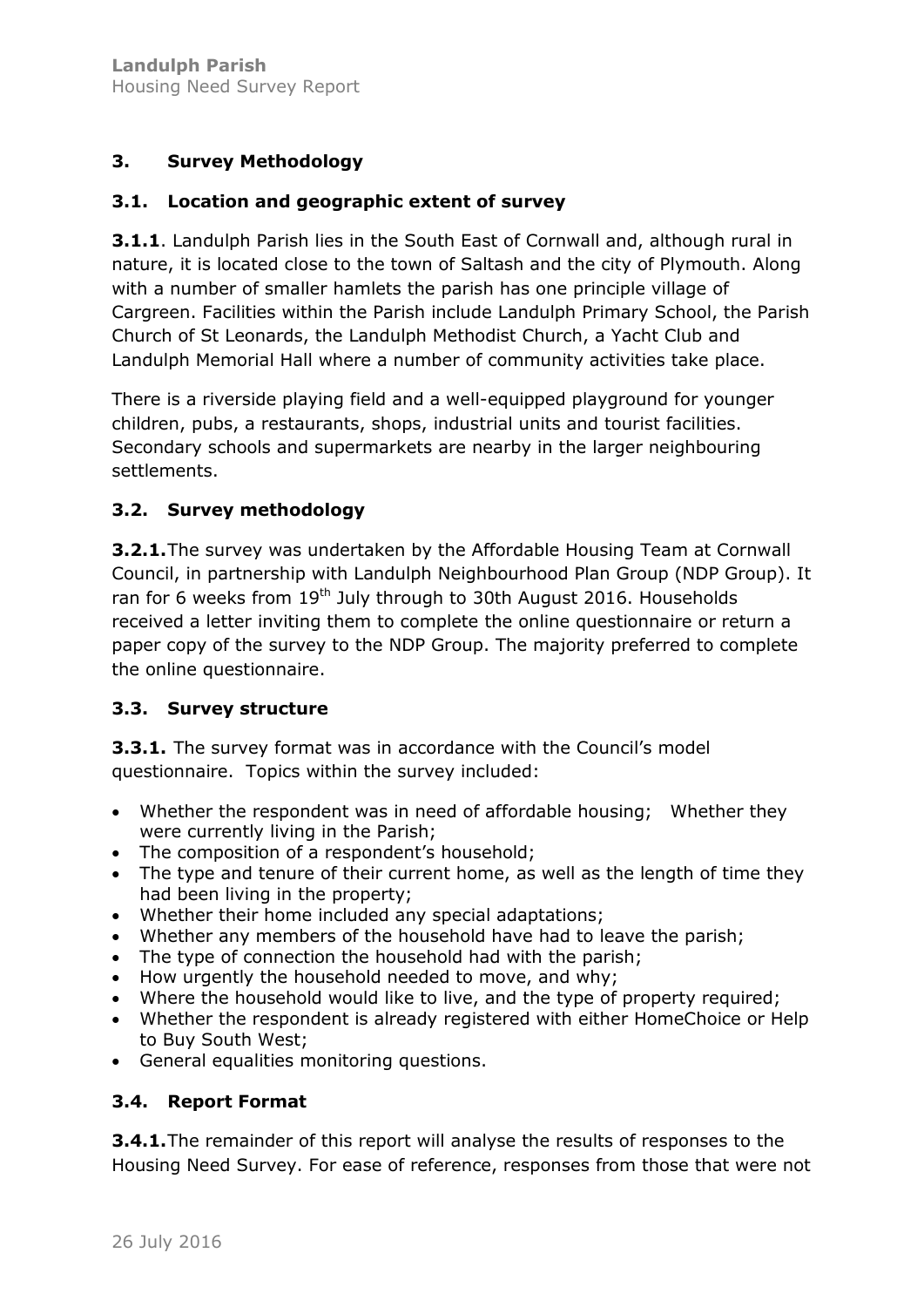in housing need (the 'generic' questions) will be reported separately to those that indicated that they are in 'housing need'.

**3.4.2.** In accordance with Cornwall Council standard procedures, the survey asked a number of additional questions relating to equalities monitoring. These are only for Council-use, and have no bearing upon the outcome of this survey. As a result, analysis of these will not be reported specifically here.

## **4. Survey Data**

## **4.1. Summary of survey response rate**

**4.1.1.** At the closing point of the survey, the Affordable Housing Team recorded **69** electronic responses to the Housing Need Survey plus one paper copy. This is equal to an overall response rate of **28%** (the letter went out to the 249 addresses in the parish).

**4.1.2.** The information provided useful data on the extant housing need in the parish. The Affordable Housing Team considers this to be a statistically significant survey and it is recommended that the conclusions drawn from the analysis be used to inform both the parish council and the Local Planning Authority regards housing need in the parish.

## **4.2. Analysis of sample**

**4.2.1.** Of the **70** responses, **66** were recorded as 'complete'. The remainder of this report therefore focuses on the **66** households that provided a complete response.

**4.2.2.**As outlined above, the survey was split to capture information on those households that considered themselves to be in 'housing need', as well as seeking general information on those respondents not in need.

## **4.3. Households in 'housing need'**

**4.3.1.** This report will focus on those households that responded on the basis on being in housing need. This was covered by questions 13 to 35 and 13 households responded at the start of this section. However, this quickly dropped to 10 households who continued to respond to the remaining questions within this section.

**4.3.2.** Current housing circumstance – respondents were asked whether they owned or rented their current home, of note:

a) **38.5%** own their home with a loan or mortgage

b) **38.5%** said they are in Private rented accommodation

**4.3.3. Local connection** – These questions asked respondents to identify the type of local connections that they had to the parish. Options include: current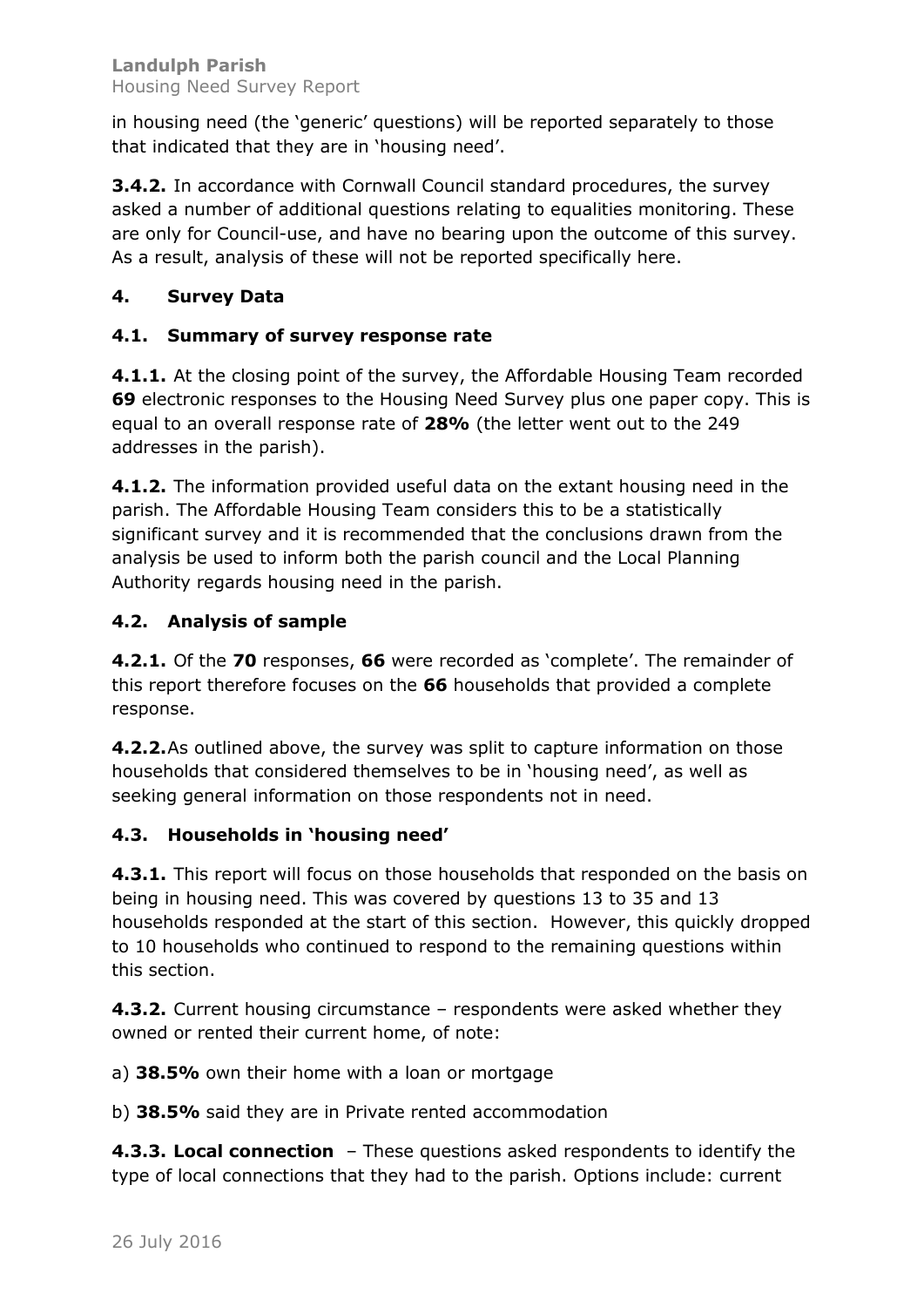residence; employment; ex-residency; or, close family connection. However, it should be noted that respondents may have multiple local connections to a parish.

**4.3.4.** The survey outlined that:

a) **20%** of respondents needing to move, have lived or worked within the parish for more than 3 years

b) **50%** of respondents needing to move have previously lived in the parish for more than 5 years, and;

c) 70**%** of respondents had family living in parish. The most common family connections were through a respondent's mother (**43%**) or daughter (**29%**).

**4.3.5. Reasons why a move is required** – respondents were able to select all reasons that applied to them. The most common answers were:

- x To move closer to friends and family **60%**
- x To move to a more affordable home **20%**
- x Currently renting and would like to buy **20%**
- x Current home is too small **20%**
- x To provide support to a family member **20%**

**4.3.6. How quickly households need to move home** – **80%** of respondents need to move home within three years

#### **4.3.7. Where households would like to live:**–

- x **7 (70%)** respondents stated **Cargreen**
- x **3 (30%)** respondents **anywhere within the parish**

**4.3.8.Tenure Type Preferences** – the following trends were noted (multiple responses allowed):

a) **6 (60%)** households indicated that open would consider purchasing on the open market

b) **5 (50%)** households indicated that they would prefer intermediate sale housing;

c) **4 (40%)** households were looking for affordable rented housing

d) **2 (20%)** households indicated that shared ownership housing would most suit their needs;

e) **1 (10%)** households were looking to rent privately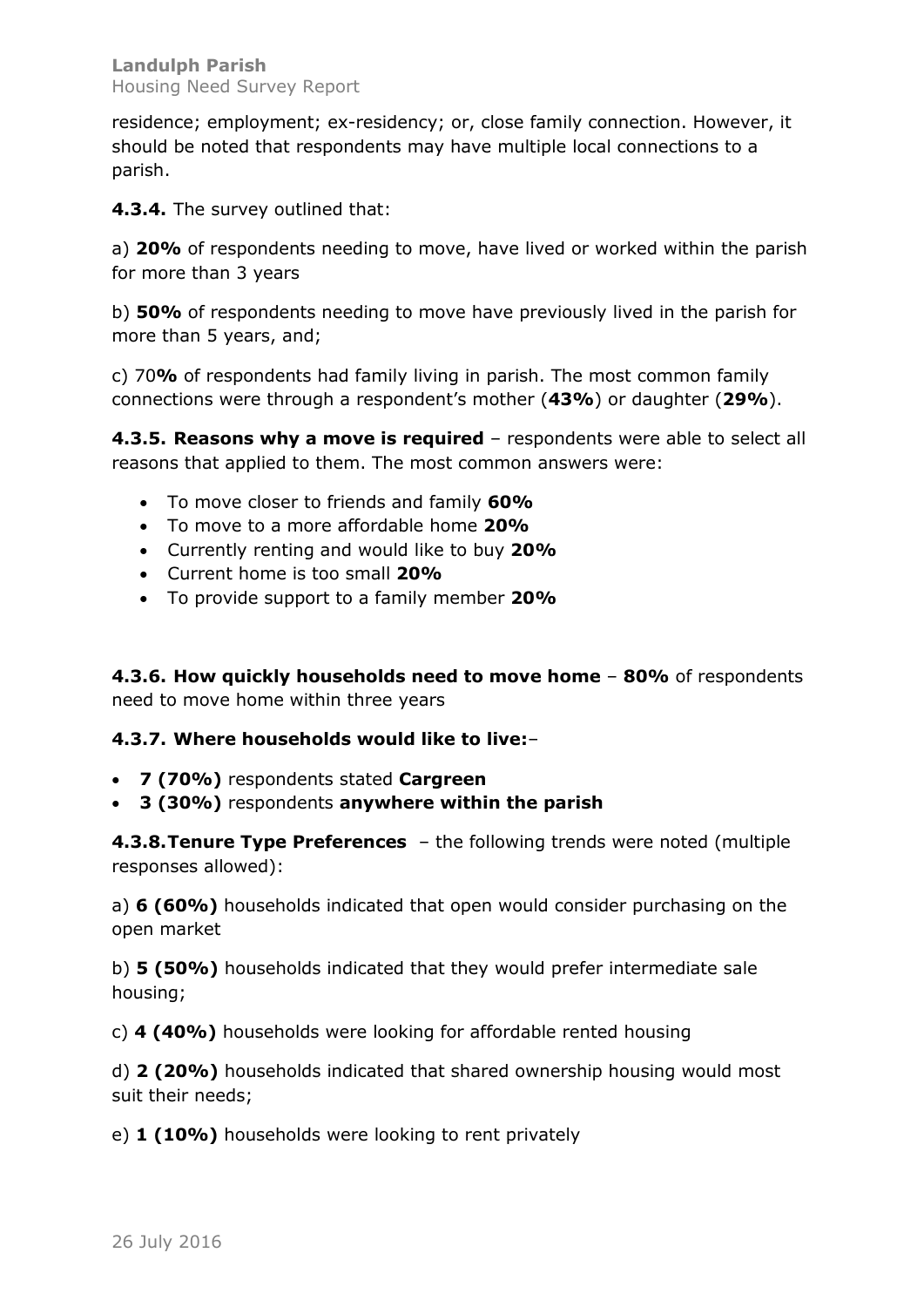**4.3.9. Property size** – 4 (**40%)** of respondents require a 4 bedroom home; 3 **(30%)**require a 1 bedroom home; 2 **(20%)** require a 3-bedroom home and 1 **(10%)**require a 2 bedroom home.

## **4.3.10. Specific house types required** –

- 2 respondents require accommodation on the ground floor
- 2 respondents require older persons accommodation
- 1 respondent requires a home adapted for a wheelchair.

**4.3.11. Affordable homeownership prices** – respondents are asked to state how much they could afford for housing in the parish of the 106 respondents who said they wish to purchase:

- x **40%** could afford to buy **over £200,000**
- x **30%** could afford to buy between **£126,000 - £155,000**
- x **20% do not wish to purchase**
- x **10%** could afford to buy between **£156,000 - £200,000**

**4.3.12. Deposits** – Of those **7** households that would be interested in purchasing a home, 4 (50%) households have access to £11,000 - £20,000 for a deposit, 2 (25%) of households able to raise a deposit of £31,000 or more. 1 household has access to a deposit of £21,000 - £30,000 and 1 household has access to up to £5,000.

Deposits of 20% of purchase price are typically required to purchase a Discounted Sale Home.

**4.3.13. Affordability of rental costs** – 4 (40%) households indicated that they would consider renting a home. The amount these households could afford on monthly rent is outlined in Figure 5 below:

## **Figure 2 - rental affordability**

| <b>Answer Choices</b> | <b>Number</b> |  |  |  |  |
|-----------------------|---------------|--|--|--|--|
| Do not wish to rent   | 6             |  |  |  |  |
| Less than £400 pcm    | 1             |  |  |  |  |
| $E401 - E500$ pcm     | 1             |  |  |  |  |
| £501 - £600 pcm       | 0             |  |  |  |  |
| £601 - £700 pcm       | n             |  |  |  |  |
| £701 - £800 pcm       | O             |  |  |  |  |
| $£801+$ pcm           | $\mathcal{L}$ |  |  |  |  |
| <b>Total</b>          |               |  |  |  |  |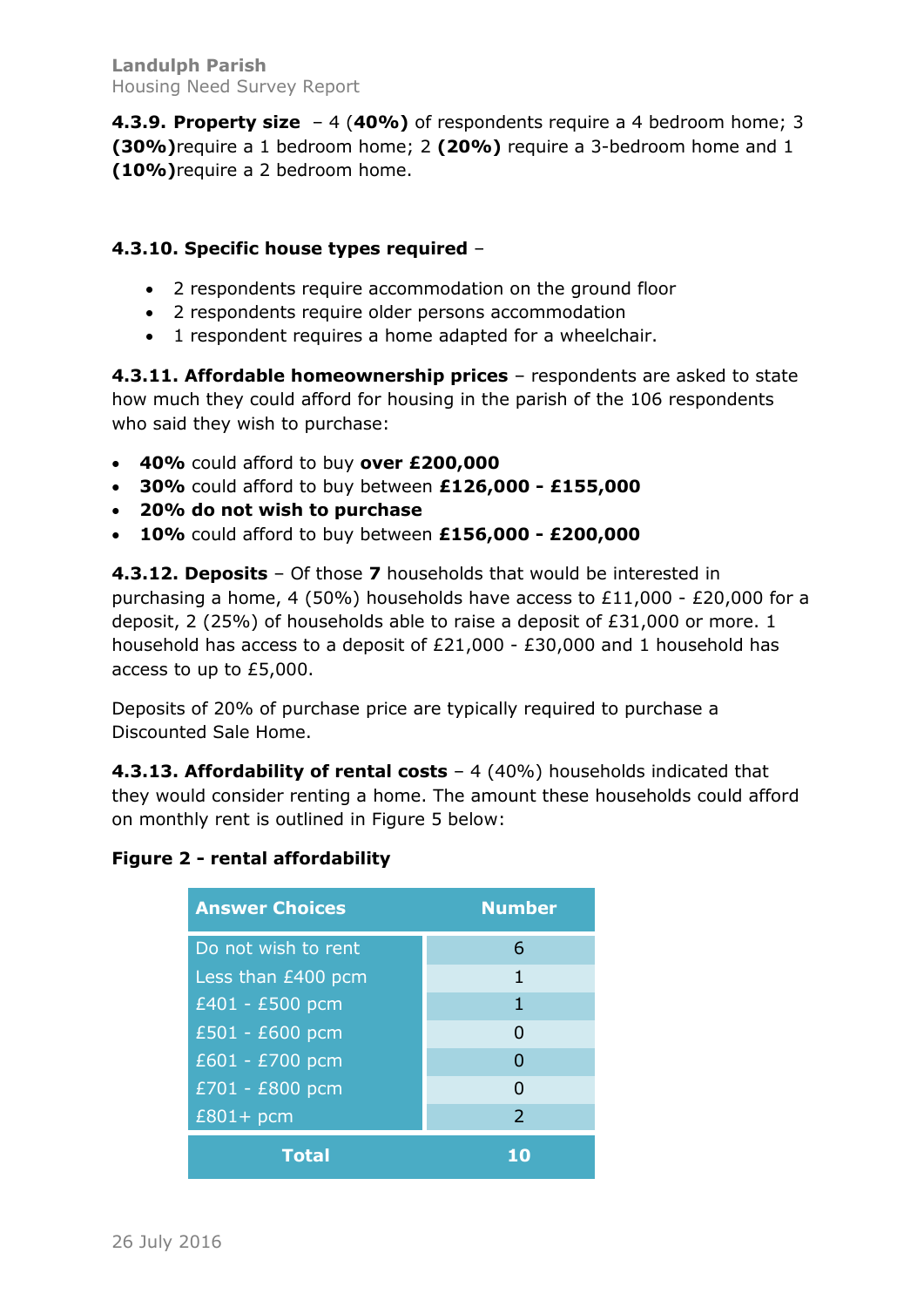The above table illustrates that of the 4 households who responded that they would consider renting a home, two of them could potentially afford to rent on the open market.

**4.3.14. Are households registered for affordable housing**? – **1** respondent was already registered with either HomeChoice, **0** respondents were registered with Help to Buy South West, and 9 respondents were not registered with either agency. Consequently the Housing Need Survey has identified **9 'hidden households'** that are not counted within the current registered housing need information.

## **5. Conclusions and recommendations**

## **5.1. Summary of survey response**

**5.1.1.** Taking into consideration the breadth of the survey, in addition to the range of responses received, the Affordable Housing Team considers that it presents a statistically significant set of data with an overall response rate of 28%.

**5.1.2.** The survey data has indicated that, as well as the 6 applicants currently on the Homechoice Housing Register, who are looking for an affordable home for rent, there are an additional 4 households who would like to rent, although 2 of these may be able to afford to rent on the open market.

Overall, the survey has identified an additional 9 households who may be eligible for affordable housing, in addition to the 6 already registered on Homechoice.

## **5.2. Key statistical findings**

**5.2.1.** The survey has demonstrated that 10 respondents are potentially in need of affordable housing.

**5.2.4.** The survey has shown that, of those who consider themselves in housing need, the majority either already won their own home with a mortgage or loan, or live in a private rented home.

It shows that, of those who consider themselves in housing need, all respondents wish to live within Landulph Parish, and that the majority wish to live in Cargreen.

Overall, the largest proportion of households are looking for a 4-bedroom property, followed at the opposite end of the scale by 1 bedroom properties, with a small number looking for 2 and 3 bed properties.

**5.2.5.** The survey has demonstrated that the local need profile is greater than the HomeChoice and Help to Buy South West registers indicated alone.

A surprising result was that, of those who consider themselves in housing need, 60% of respondents stated that they consider open market homes as suitable